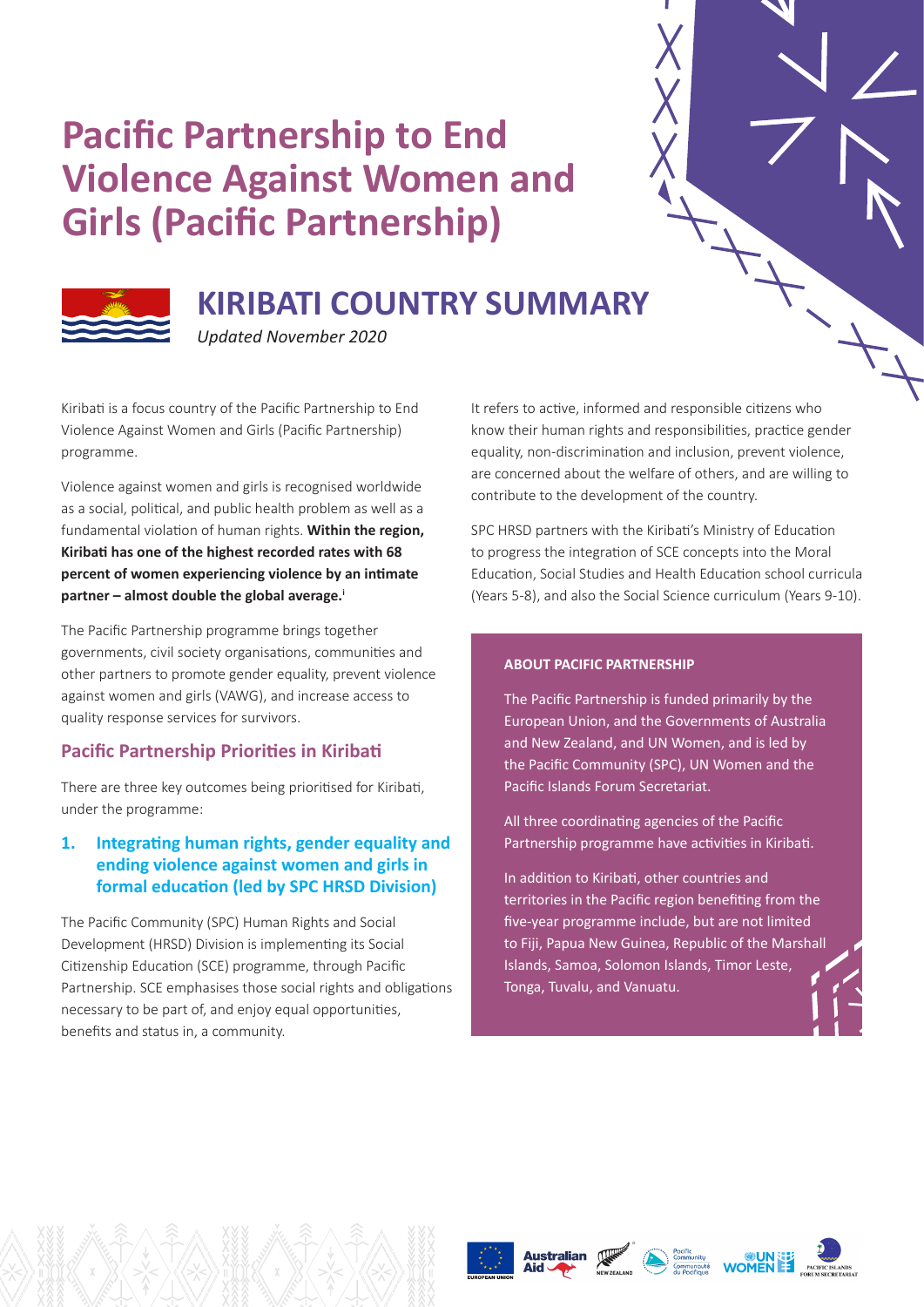

#### **2020-2021 initiatives supported by SPC HRSD include:**

#### **Supporting development of learning resources and training roll-out**

- Supporting the Ministry of Education in the development and production of teaching and learning resources on SCE.
- Supporting the Ministry of Education and Kiribati Teachers College (KTC) in the development and rollout of preservice and in-service training to teachers, teacher trainers, education officials and school leaders that aim to:
	- » Relate customary rights, traditional rights, responsibilities and internationally recognised human rights, including the rights of the child, to teacher and student expectations and behaviour in the classroom;
	- » Assist schools to apply knowledge of social inclusion to address bullying, stereotypes and disruptive behaviour in order to adapt curriculum and develop learning and teaching strategies; and
	- » Assist teachers to teach in a way that promotes equitable outcomes for all students.

#### **Supporting review and development of inclusive policies**

- Supporting the Ministry of Education to review and further develop school-specific policies, and implementation plans:
	- » On social inclusion, school governance, antidiscrimination, sexual harassment, violence against women and girls, and positive discipline;
	- » To guide the roll-out of the work in the informal education sector through platforms such as school clubs, parents clubs and youth clubs.

This approach aims to ensure synergy between the changes to the curricula and teaching-learning resources, and the broader policies and programmes of the Ministry of Education.

#### **Strengthening evidence to prevent violence against women and girls**

• Collecting baseline information from 801 school leaders, teachers, students and community members from 10 schools across 6 islands. Through this exercise SPC has a better understanding of people's knowledge, attitudes and practices in relation to human rights, gender equality and ending violence against women. This information shows

SPC what to focus its training and curriculum content on. An evaluation at the end of the project will show change that can be attributed to the project.

# **2. Transforming harmful social norms to prevent violence against women and girls (led by UN Women)**

Increasing evidence demonstrates that violence against women and girls is preventable, and preventable within years, not lifetimes, through appropriate and comprehensive prevention work. Stopping violence before it starts is vital as response services alone cannot address a complex social problem of this size and scope. This is best achieved by addressing the root causes of violence, using a whole-ofpopulation level approach.

Through Pacific Partnership, UN Women's violence against women and girls programme is implementing a prevention approach in Kiribati with a focus on transforming harmful social norms, attitudes and behaviours that perpetuate violence against women and girls. Evidence of best practice indicates that prevention interventions are more effective if they: address social norms and behaviour; challenge dominant notions of masculinity linked to violent and controlling behaviours; involve all community members; and include longterm, systematic engagement across all levels of society in multiple settings. UN Women Ending Violence Against Women and Girls programme is focused on best practice and evidencebuilding working across individual, community and societal levels in Kiribati.

#### **2020-2021 prevention initiatives supported by UN Women include:**

**Using a whole-of-population approach to prevent violence against women and girls and supporting community and institutional strengthening** 

**• Strengthening Peaceful Villages (SPV) programme:** From 2018 to 2023, the Ministry of Women, Youth, Sport and Social Affairs (MWYSSA) of the Government of Kiribati, in partnership with UN Women, is implementing the Strengthening Peaceful Villages (SPV) programme in South Tarawa, Kiribati. The SPV programme is using a whole-ofpopulation level approach, which is the Government of Kiribati's biggest intervention initiative to prevent violence against women and girls in the country. It is a communitybased intervention adapted to Kiribati culture and context from *SASA!*<sup>ii</sup> to prevent violence against women and girls and promote safe and healthy families, homes and villages.







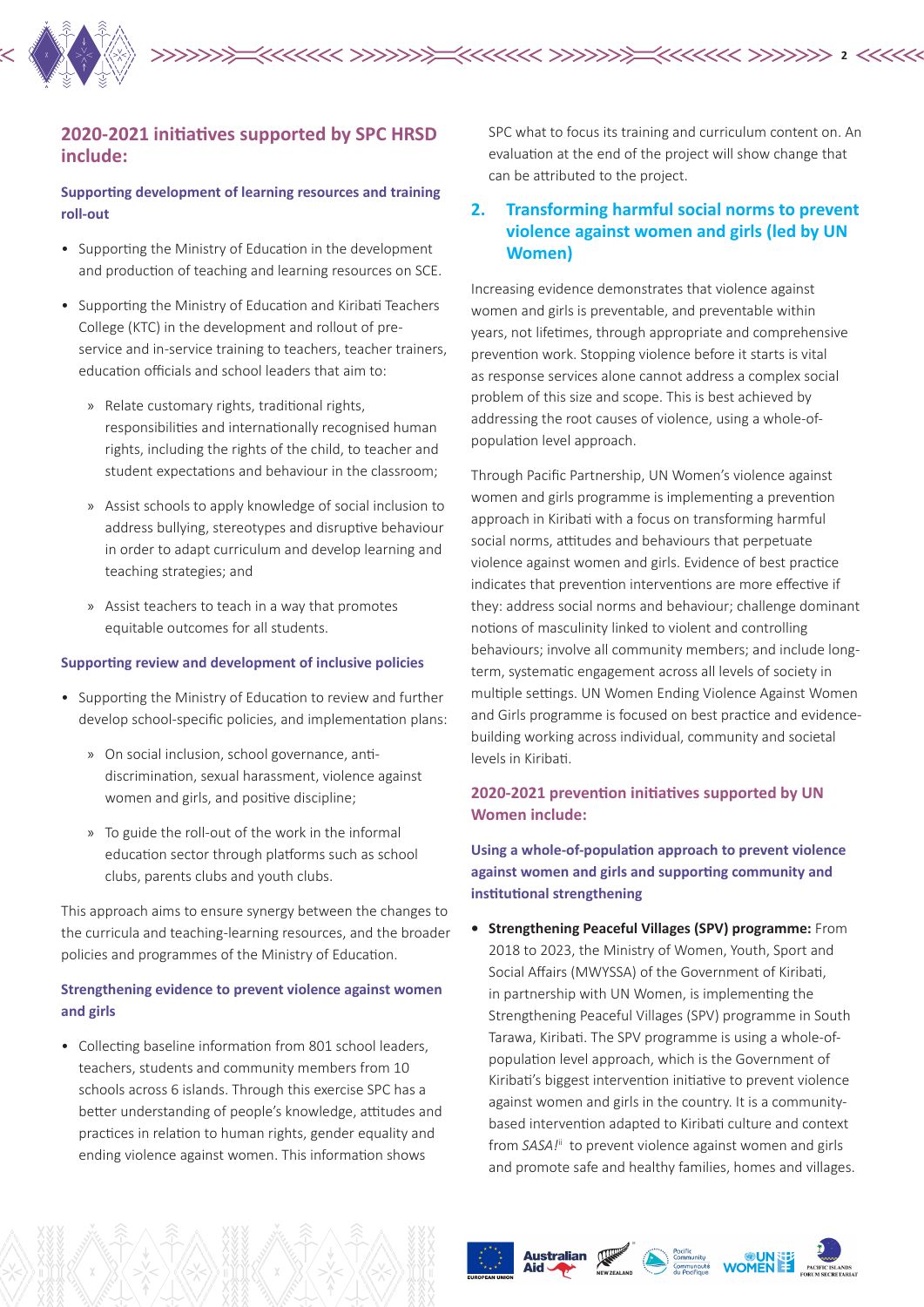

The programme targets 18 villages in South Tarawa, reaching half of the country's population (approximately 56,400 people) and engages a wide-range of stakeholders – including women, men and youth community members, community and cultural leaders, religious leaders, among others – to address the imbalance of power between women and men in the community which leads to violence against women and girls. The SPV programme is nurturing, building and supporting community-led activism to prevent violence against women and girls through the following strategies:

- » **Local Activism**  Led by 90 women, men and youth village activists who are engaging their villages in activities that spark self-reflection and positive change for peaceful and healthy relationships.
- » **Community Leadership**  Led by 60 women and men community leaders, who are engaging fellow leaders and their villages to speak out against violence against women and girls, provide support to women experiencing violence, and create safe homes and villages.
- » **Institutional Strengthening**  Led by 11 institutional allies within MWYSSA who are engaging their employees and leaders to strengthen how MWYSSA can prevent and respond to violence against women and girls.

#### **Strengthening evidence to prevent violence against women and girls in the Pacific**

**• Impact evaluation to build evidence on 'what works' to prevent violence against women and girls in Kiribati:** Despite having some of the highest rates of violence against women globally, there has been little research and evaluation in the Pacific on the effectiveness of interventions aimed at stopping violence against women and girls before it starts. To measure the impact of the SPV programme in reducing population levels of violence, and identify what works to prevent violence against women and girls in low-resource, high-prevalence settings such as Kiribati, the MWYSSA and UN Women, commissioned the Equality Institute to carry out an independent impact evaluation of the SPV programme. **For the first time ever, prevalence data is now available on men's use of violence, alongside women's experience of violence in Kiribati.** This data and its key findings are from the 'South

Tarawa Healthy Living Study: An Impact Evaluation of the Strengthening Peaceful Villages (SPV) Violence Prevention Intervention in Kiribati' which collected data related to community attitudes and behaviours on violence against women and girls in South Tarawa. **Key findings show that 3 out of 5 (57%) of ever-partnered men in South Tarawa reported perpetration of any physical and/or sexual abuse against a wife or female partner within the past year, and that 2 out of 3 (38%) of women had experienced physical**  and/or sexual violence from an intimate male partner (for example, a husband, male partner). The high levels of violence found by baseline study signal the importance of community-based primary prevention programmes, such as the SPV programme, to reduce the prevalence of intimate partner violence in South Tarawa. In Kiribati the study was conducted in close partnership with MWYSSA, the Kiribati National Statistics Office (NSO) in the Ministry of Finance and Economic Development, and the Kiribati Women and Children's Support Centre (KWCSC). All findings from the study was validated by I-Kiribati research partners and stakeholders. The KWCSC developed the study's safety and support plan and contributed to the training of the enumerators, further strengthening the study's ethical and safety mechanisms. **MWYSSA through SPV stakeholders will continue to evaluate the impact of violence against women and girls and collect data at two other points during the lifetime of the SPV programme - at the midpoint of the programme in 2021 and at the end of the programme in 2023.** Through this three-stage study design, the impact evaluation will be able to assess the effectiveness of the SPV programme at reducing populationlevel rates of current intimate partner violence in South Tarawa as well as contribute to the emerging evidence around what works to end violence against women and girls and build the practice knowledge regarding violence prevention interventions in the Pacific region.

**3**

**• Community of Practice to promote knowledge sharing and coordination:** Linking Kiribati partners to a Pacific regional Community of Practice to strengthen coordination and build a collaborative and supportive communities of practice across the region, in partnership with other key agencies and networks working in this space. This supports and encourages knowledge sharing of social norms and primary prevention programming, including 'what works' to end violence against women and girls in Kiribati and the Pacific.

 $\begin{picture}(180,10) \put(0,0){\line(1,0){15}} \put(10,0){\line(1,0){15}} \put(10,0){\line(1,0){15}} \put(10,0){\line(1,0){15}} \put(10,0){\line(1,0){15}} \put(10,0){\line(1,0){15}} \put(10,0){\line(1,0){15}} \put(10,0){\line(1,0){15}} \put(10,0){\line(1,0){15}} \put(10,0){\line(1,0){15}} \put(10,0){\line(1,0){15}} \put(10,0){\line($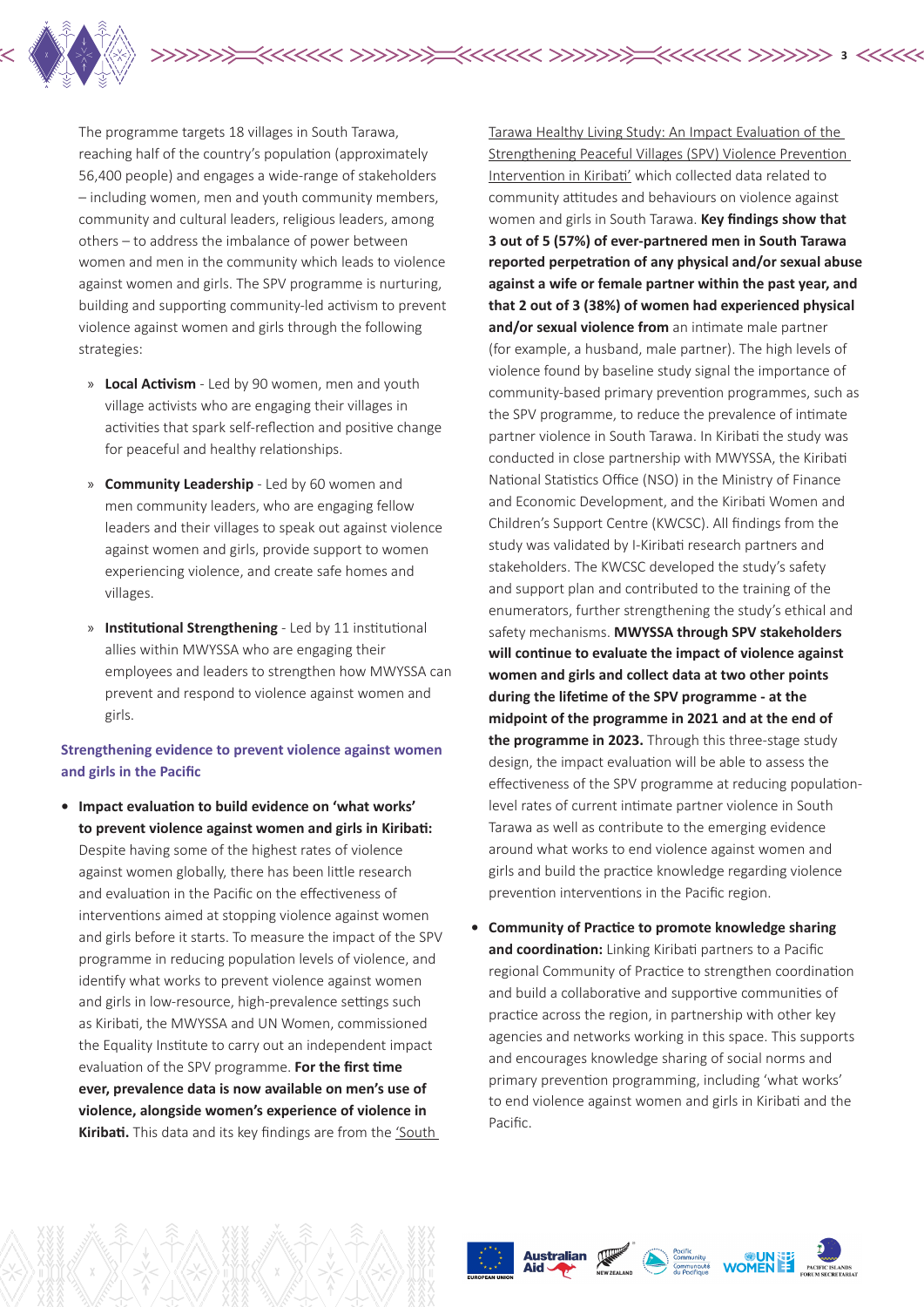

#### **Capacity strengthening and technical support**

• The **UN Women Ending Violence Against Women and Girls Technical Hub** provides wraparound technical support to national and regional partners in Kiribati to ensure the highest quality programming; increased understanding of evidence-based approaches to prevention informed by Pacific and global evidence and practice; and the development of a sustainable cadre of experts on violence against women and girls prevention and response in Kiribati and the Pacific region.

# **3. Improving access to quality, essential services for survivors of gender-based violence (led by UN Women)**

The programme advances international best practice, adapted to the Pacific context, to strengthen quality and access to essential services for survivors of gender-based violence. Under this area of work, UN Women provides technical support and funding to improve the overall governance and coordination of essential services (health, police and justice, social services) and technical and financial support to improve social services. This involves work with local front-line service providers to strengthen access to, and quality of social services for survivors, including but not limited to: strengthening disability inclusive services; adapting services to meet the needs of women and girls with diverse sexual orientation, gender identity and expression and sex characteristics (SOGISEC)iii; improving gender-based violence counselling and shelter responses; and supporting innovative models to increase access for women and girls in remote and hard to reach locations.

#### **2020-2021 initiatives supported by UN Women include:**

#### **Supporting women's crisis centres and NGOs**

- Supporting the **Kiribati Women and Children Support Centre (KWCSC):**
	- » With **technical assistance including service delivery and organisational development.** This includes ongoing support for KWCSC – both in-person and remotely- for counselling, debriefing, case management, training and technical advice.
	- » To establish a new site on Christmas Island which will improve access to services for women living on the island itself as well as neighbouring outer islands of Tabuaeran and Teraina.

» To continue their **Orange Door Initiative**, established as part of the Centre's COVID-19 response plan to ensure women and girls have access to emergency safe shelter.

**4**

• Providing training support to **Our Lady of the Sacred Heart**, including safe shelter practices; counselling, supervision and case management; and working with staff to strengthen skills and knowledge to provide trauma-informed training workshops as part of their women's economic empowerment programmes.

#### **Supporting national coordination mechanisms and law and policy review**

- Providing ongoing technical and funding support to MWYSSA to rollout the National Multi-Sectoral Standard Operating Procedures (SOPs) and coordinated referral pathways for gender-based violence survivors across the outer islands of Kiribati. These SOPs was developed by the SafeNet network of government and non-government organisations working with survivors of gender-based violence in Kiribati.
- Continuing support to MWYSSA to coordinate SafeNet including the ongoing funding of and support to the SafeNet coordinator position within the Ministry; the roll out of SafeNet across the outer islands of Kiribati; the coordination of regular SafeNet meetings and activities (to ensure good governance and to conduct case management review meetings); establishing a gender-based violence administration database and information management system; roll-out of the National Counselling Framework involving the development of the Kiribati National Domestic Violence Counselling Registry and Code of Ethics and Practice Standards for Domestic Violence, and the ongoing training of frontline workers on the SOPs.
- Supporting MWYSSA with policy and legislation review of the Te Rau n te Mwenga Act, also known as the Family Protection Act, and the Eliminating Sexual and Gender-Based Violence Policy that defines domestic violence and requirements for a national counselling framework.
- Providing technical support to the Government of Kiribati and SafeNet members, in particular the Kiribati Police Service (KPS), to rollout the Kiribati Police Service-Domestic Violence Response Policy including KPS' new Standard Operating Procedures (SOPs) for referral and coordination of sexual and gender-based violence services. The KPS SOPs were operationalised in late 2019 and aligns with





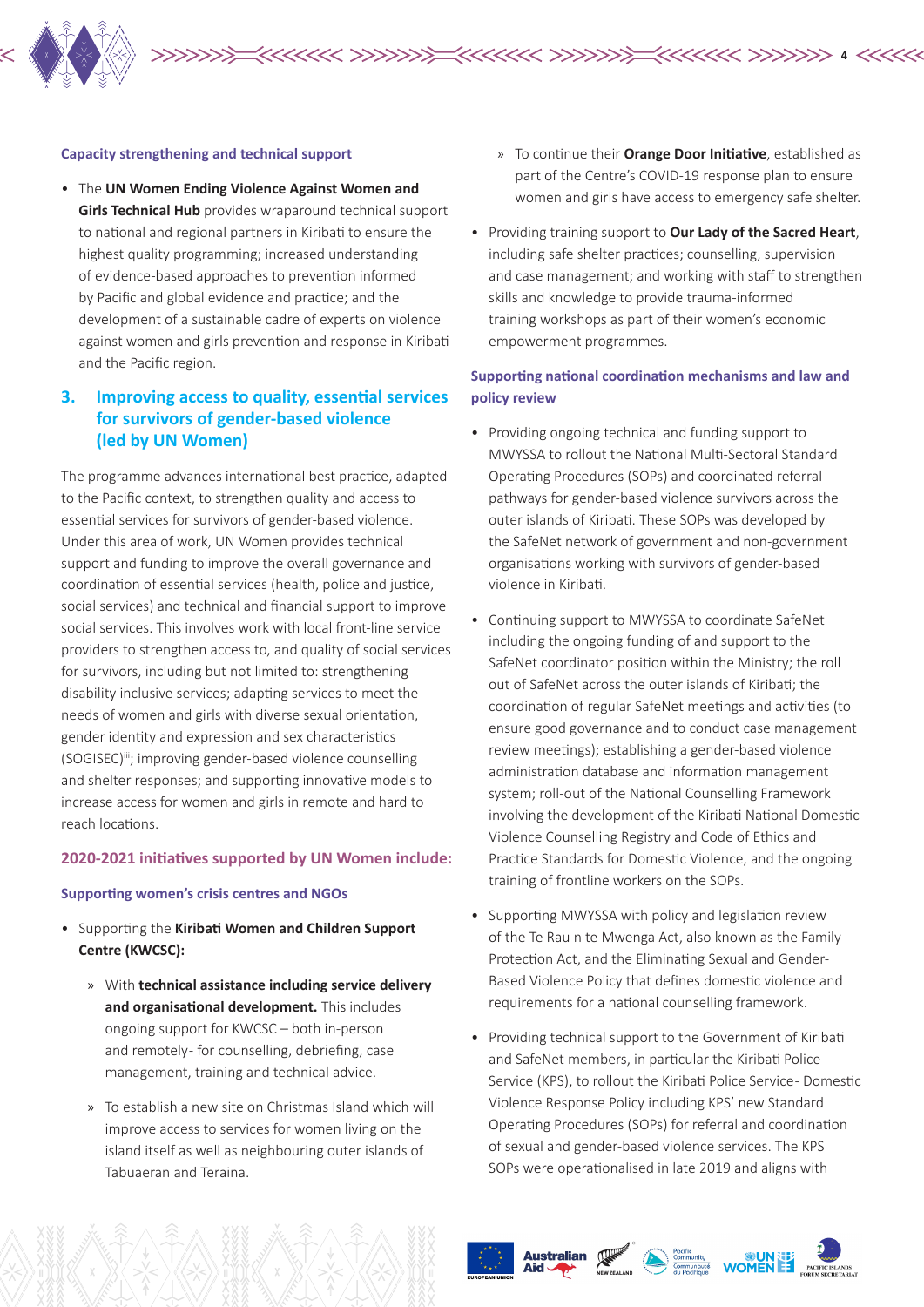

international standards and guidelines for essential services, Te Rau n te Mwenga Act, and survivor-centred.

• Linking, where possible, Kiribati partners within regional processes on gender-based counselling, including convenings to discuss technical implementation of the Te Rau n te Mwenga Act requirements on counselling such as standards, accreditation and training procedures. This will be achieved by developing standardised and inclusive training for counsellors working with survivors and perpetrators of violence.

# **4. Monitoring and reporting government commitments to gender equality and ending violence against women and girls (led by PIFS)**

**2020-21 initiatives targeting non-state actors supported by PIFS include:**

Kiribati non-state actors (NSAs), including civil society organisations and women's groups, also benefit from

Pacific Partnership through **strategic engagement, capacity development for monitoring the implementation of national commitments on gender equality, and projects support through small grants.** The PIFS' NSA component of the Pacific Partnership programme works in close concert with the overall approaches supported by UN Women. In 2020, the NSA programme supported the **active engagement of women's CSOs** like the Aia Maea Ainen Kiribati (AMAK) and Kiribati Women and Children's Centre (KWCSC) to engage in PIFS consultative mechanisms including the Annual Regional CSO Forum, 2020 Virtual Forum Economic Ministers' Meeting (FEMM), CROP Heads and NSA Executive Meetings. NSAs also participated in other activities including the Regional Non-State Actor Capacity Building Workshop, the development and validation of a **Policy Monitoring Toolkit on Ending Violence Against Women and Girls, strategic planning toward a Leaders and Mentors Initiative for 'Gender Equality Agents for Change'** and providing technical input toward training modules for NSAs and governments on gender responsive budgeting.

#### **BACKGROUND**

In Kiribati, the national prevalence study shows that 68 percent<sup>iv</sup> of women in the country experience violence by an intimate partner – almost double the global average. At the national level, 47 percent<sup>v</sup> of women aged 15–49 who had ever been in a relationship reported experiencing emotional abuse by a partner at least once, but the percentage rises to 90 $v<sub>i</sub>$ , when women in the same age range reported experiencing at least one form of controlling behaviour by an intimate partner.

The study also demonstrates that harmful 'social norms' – beliefs and actions accepted as normal in a society - justify and enable men's power over women and allow violence to go virtually unchecked by community leaders, including faith leaders.

In 2019, the 'South Tarawa Healthy Living Study: An Impact Evaluation of the Strengthening Peaceful Villages (SPV) Violence Prevention Intervention in Kiribati' collected data related to community attitudes and behaviours on violence against women and girls in South Tarawa. While the Study only collected data on South Tarawa, and not the whole of Kiribati, the findings of this baseline are consistent with the results of the 2009 prevalence study.

Key findings show that 3 out of 5 (57 percent) of ever-partnered men in South Tarawa reported perpetration of any physical and/or sexual abuse against a wife or female partner within the past year, and that 2 out of 3 (38 percent) of women had experienced physical and/or sexual violence from an intimate male partner (for example, a husband, male partner). The high levels of violence found by baseline study signal the importance of community-based primary prevention programmes, such as the SPV programme, to reduce the prevalence of intimate partner violence in South Tarawa.

These social norms are based within deeply held beliefs that there are 'justifiable reasons' for husbands to use physical violence to 'discipline and control' their wives, for example. The traditional silence around violence against women and girls makes it difficult for women and girls to share concerns and seek support about the violence they experience, and for all community members to break this cycle. For example, shame and stigma often associated with domestic and sexual violence means that survivors often experience a sense of isolation and fear of retaliation.